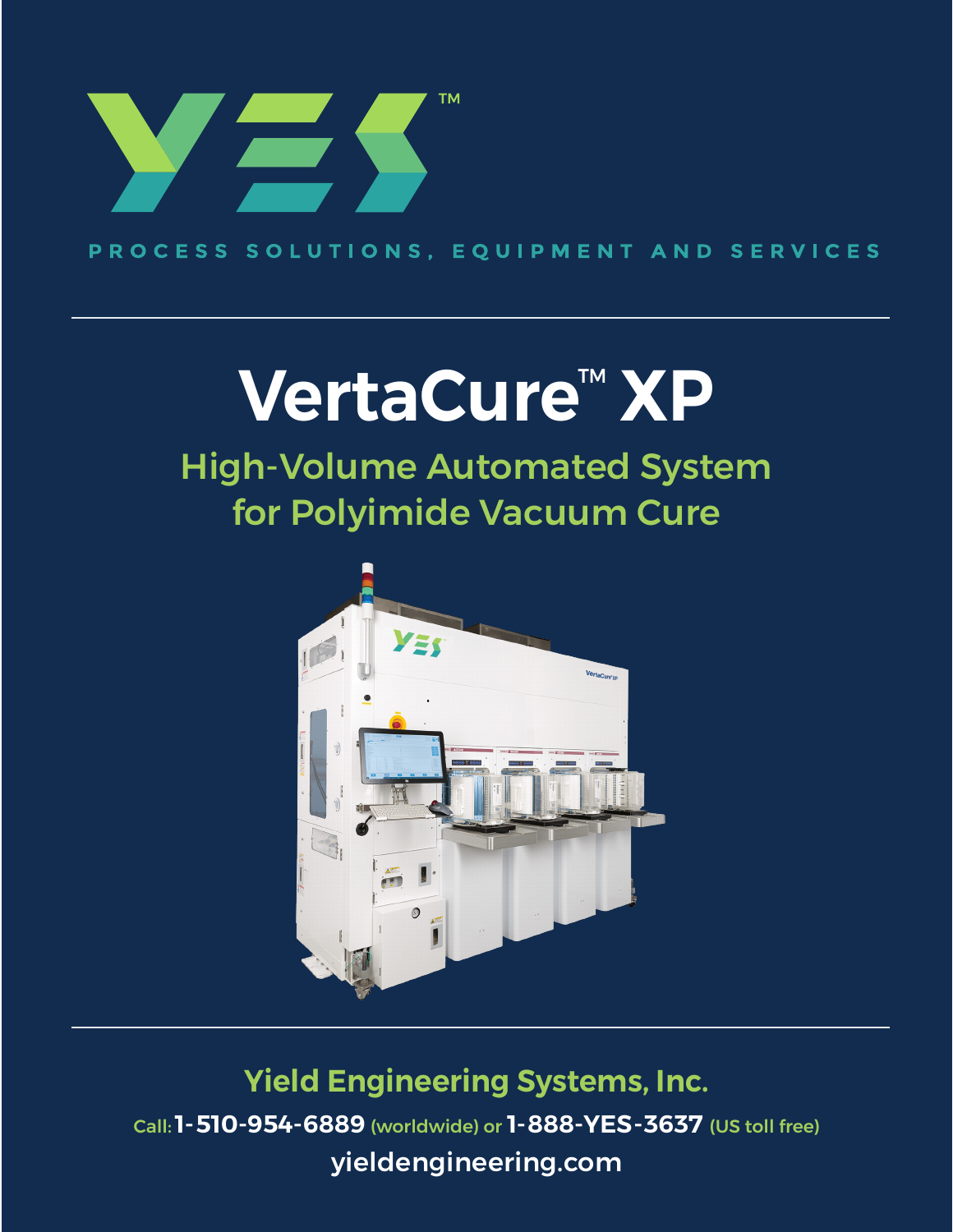### PROCESS SOLUTIONS, EQUIPMENT AND SERVICES

 $v \le 5$ 





High-Volume Automated System for Polyimide Vacuum Cure

Chosen by the world's largest companies, the VertaCure XP is a production-proven platform that accommodates 200 mm / 300 mm wafers with automated processing for up to two process modules inside an integrated Class 1 mini-environment. The VertaCure XP 1PM and 2PM systems accommodate 50 and 100 wafers respectively.

### The Vacuum Cure Advantage

- **•** 3.5 hours vs. 8+ hours for atmospheric
- **•** Laminar flow reduces/eliminates particles
- **•** More complete cure (5x less outgassing)
- **•** Less film stress and low wafer warpage
- 1.6x to 2x less power and N<sub>2</sub> consumption
- **•** Much lower capital cost, 2-3x lower CoO

### **COMMON APPLICATIONS**

rtaCure<sup>-</sup>XP

 $-1$ 

Polyimide, BCB and PBO cure Low temp polymer cure Copper anneal Wafer to wafer bonding anneal

**Contact Us:** We offer process demonstrations. If you would like to submit samples, please call us. We can run your samples and provide a detailed process report.

# **Yield Engineering Systems, Inc.** [yieldengineering.com](http://yieldengineering.com) **Yield Engineering Systems, Inc.** [yieldengineering.com](http://yieldengineering.com)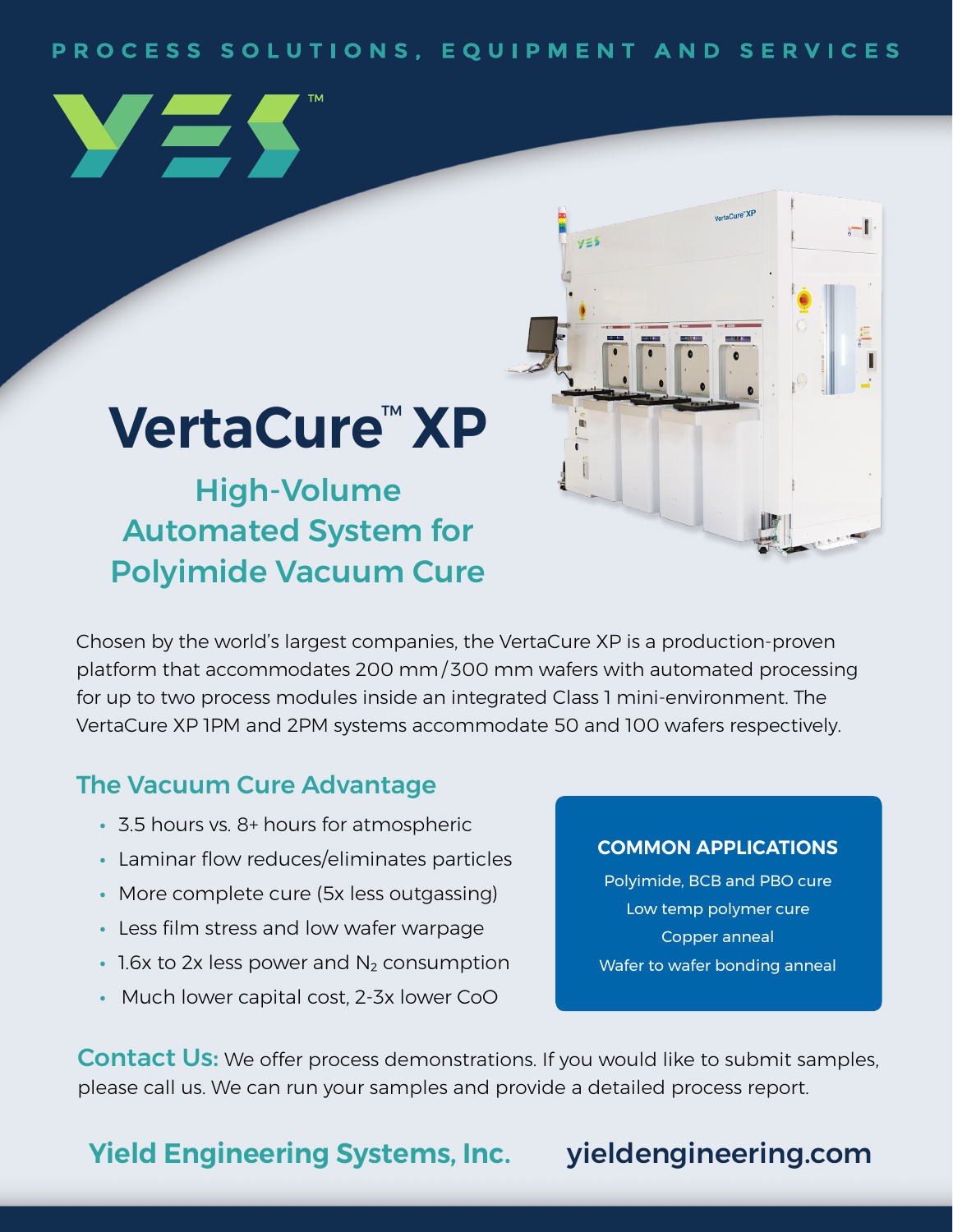# **VertaCure<sup>™</sup> XP** 300 MM SYSTEM SPECIFICATIONS

| <b>DESCRIPTION</b>                                                   | <b>SPECIFICATION</b>                                                                                 |                   |
|----------------------------------------------------------------------|------------------------------------------------------------------------------------------------------|-------------------|
| <b>Environment Cleanliness</b>                                       | Class 1 (ISO 3)                                                                                      |                   |
| <b>EFEM Cleanliness</b>                                              | Class 1 (ISO 3)                                                                                      |                   |
| Max Temp                                                             | $450^{\circ}$ C                                                                                      |                   |
| WiW Temp Uniformity*                                                 | $\leq$ 1% up to 400°C                                                                                |                   |
| WtW Temp Uniformity*                                                 | * Using YES BKM<br>≤ 1% at dwell after temperature stabilization                                     |                   |
| Ramp-rate*                                                           | recipe: one-step<br>process and 375°C<br>Maximum 6°C/min from 150°C to 350°C (slope)                 |                   |
| Ramp-down*                                                           | dwell<br>Maximum 4°C/min from 350°C to 150°C (slope)                                                 |                   |
| Up-time                                                              | $\geq 95\%$                                                                                          |                   |
| <b>MTTR</b>                                                          | $\leq$ 4 hours                                                                                       |                   |
| Warpage                                                              | $\leq$ 3 mm one side                                                                                 |                   |
| Process Pressure                                                     | Sub-atmospheric and atmospheric pressures                                                            |                   |
| <b>System Footprint</b>                                              | 6.5 m <sup>2</sup> (EFEM and one process module); 10.7 m <sup>2</sup> (EFEM and two process modules) |                   |
| <b>Wafer Size</b>                                                    | 300 mm                                                                                               |                   |
| Load Port Quantity                                                   | 2 or 4                                                                                               |                   |
| Process Gas Type                                                     | N <sub>2</sub> gas (preheated)                                                                       |                   |
| <b>MFC</b>                                                           | N <sub>2</sub> calibrated MFC                                                                        |                   |
| $N_2$ Flow                                                           | 25-300 SLM                                                                                           |                   |
| Pump                                                                 | Purchasable option (process-dependent)                                                               |                   |
| <b>Standard Cooling</b>                                              | Forced air cooling outside of chamber                                                                |                   |
| Pump Exhaust                                                         | Scrubber-max flow 21 CFM (provided by customer)                                                      |                   |
| Aligner                                                              | Purchasable option                                                                                   |                   |
| Safety Compliance                                                    | SEMI S2 and S8, CE and NFPA79 compliance                                                             |                   |
| Chamber Material                                                     | Stainless steel chamber 316L                                                                         |                   |
| Process Capability                                                   | 1 process module for 50 wafers, 2 process modules for 100 wafers                                     |                   |
| O <sub>2</sub> Concentration                                         | <10 ppm                                                                                              |                   |
| Warranty                                                             | 12 months after acceptance                                                                           |                   |
| SEMI Equipment Communication Standard 2 Message Content (SECS II)    |                                                                                                      | SEMI E5           |
| Generic Model for Communications and Control of SEMI Equipment (GEM) |                                                                                                      | SEMI E30          |
| High-Speed SECS Message Services Generic Services (HSMS)             |                                                                                                      | SEMI E37          |
| High-Speed SECS Message Services Single-Session Mode (HSMS-SS)       |                                                                                                      | <b>SEMI E37.1</b> |
| Standard for Carrier Management (CMS)                                |                                                                                                      | SEMI E87          |
| Specification for Enhanced Carrier Handoff Parallel I/O Interface    |                                                                                                      | SEMI E84          |
| Specification for Substrate Tracking (STS)                           |                                                                                                      | SEMI E90          |
| Specification for Process Job Management (PJM)                       |                                                                                                      | SEMI E40          |
| Specification for Control Job Management (CJM)                       |                                                                                                      | SEMI E94          |
| Operating System                                                     |                                                                                                      | Windows 10        |

# **Yield Engineering Systems, Inc.** [yieldengineering.com](http://yieldengineering.com) **Yield Engineering Systems, Inc.** [yieldengineering.com](http://yieldengineering.com)